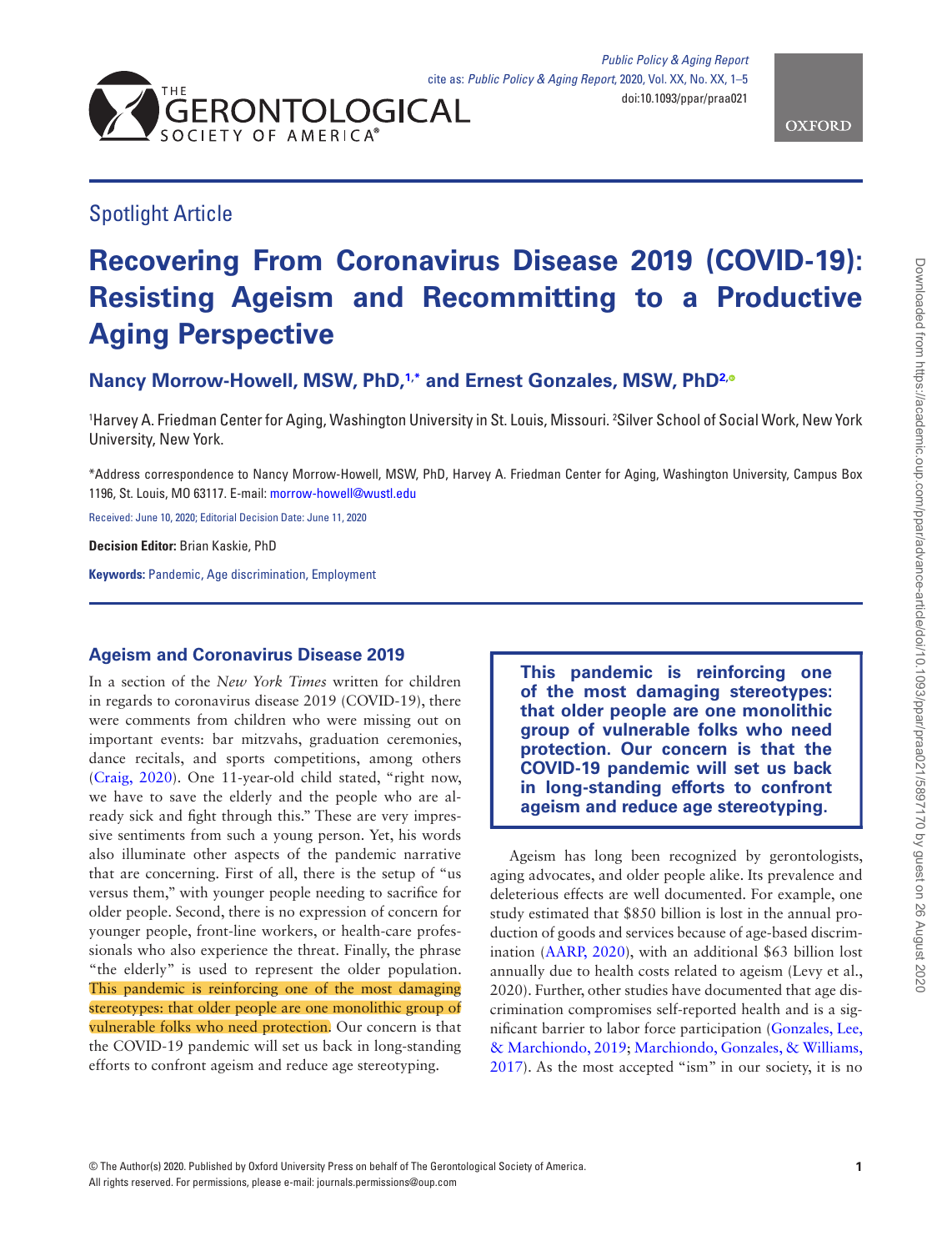surprise that ageist attitudes have surfaced from the beginning of the pandemic. It was suggested that the threat of the virus was "not that great" because it only killed old people ([Barnes, 2020](#page-3-3)), that medical resources might need to be diverted to younger people in the face of shortages [\(Ault,](#page-3-0)  [2020](#page-3-0)), and that the targeted lockdown of seniors could help reopen the economy (Acemoglu, Chernozhukov, Werning, & Whinston, 2020); also, the hashtags #boomerremover and #grandmakiller appeared in social media.

## **A Productive Aging Perspective on a Diverse Older Population**

There is no doubt that COVID-19 affects older people more than younger people. Data indicate that 80% of deaths from this virus are among people over the age of 65 ([United Nations, 2020](#page-4-1)). It is clear that age is related to increased morbidity and mortality from COVID-19 via its association with the presence of underlying health conditions and compromised immune systems. Further, age is related to being in residential facilities, which are hotspots for the spread of the virus between workers and residents.

The reality that COVID is more likely to sicken and kill older people has suppressed another reality: the older population is extremely diverse. Compared to younger age groups, this group is more diverse on many counts, including health and functioning, education and income, occupations, and avocations. It is a diverse and dynamic population that includes people in an age range that spans 40+ years. Despite what most people think, the vast majority of older people are fit and functional. Over threequarters of the population over the age of 65 reported no disabilities in vision, hearing, mobility, communication, cognition, or self-care (Federal Interagency Forum on Aging-Related Statistics, 2016; U.S. Preventive Services Task Force, 2020). Most live in their own residences, with fewer than 5% living in any form of residential long-term care ([Administration on Aging & Administration on](#page-3-4)  [Community Living, 2018\)](#page-3-4). It has delighted all of us to point out that one of our national public health leaders, Dr. Anthony Fauci, will be 80 years old in December 2020; and that there are stories of centenarians who have now survived both the Spanish Flu of 1918 and the COVID-19 epidemic of 2020 ([Miller, 2020\)](#page-4-2).

The heterogeneity of the older population and the range of abilities, preferences, and motivations of older adults stand in sharp contrast to the current and long-standing narrative of age as characterized by universal decline and drain. The productive aging perspective has long promoted the capacity of the older population as an antidote to this age-drain narrative. The reality is that older adults are vital forces in families, communities, and society at large.

The number of people 65 years and older who remain in the U.S. workforce is significant and growing. In the past two decades, the percentage of older adults over the age of 55 has nearly doubled, from 12.4% in 1998 to 23.1% in 2018 (United States Bureau of Labor Statistics, 2019a). The number of older adults in the workforce is projected to continue growing, and the median age of the labor force is rising (United States Bureau of Labor Statistics, 2019b). During this pandemic, older people constituted a substantial part of the essential workforce, as health-care professionals, farmers, grocery store clerks and stockers, and retail staff. Top public health leaders, inclusive of Drs. Fauci and Birx, are older workers, and it is their lifetime experience as scientists that is shepherding the United States throughout a twenty-first-century pandemic.

If we consider the productive engagement of older adults in non-paid work roles, further evidence of the contribution of older people as caregivers and volunteers is abundant. Annually, over 30% of Baby Boomers and 25% of the Silent Generation volunteer, and this contribution has been valued at \$73.5 billion ([Corporation for National](#page-3-5)  [and Community Service, 2018a](#page-3-5)). Volunteers over the age of 65 reported more median annual volunteer hours than any other age group (United States Bureau of Labor Statistics, 2016). During the pandemic, many older adults with lifetime careers in the medical field—such as nursing, medicine, and social work—emerged from retirement to volunteer their experience to help fight COVID-19, and older people went online as tutors to help families with home schooling (Halpern, 2020; Van Buren, 2020).

Older adults are actively involved in providing assistance to relatives and friends who need help with daily living tasks. The average age of U.S. caregivers is increasing. About 35% of caregivers are 50 to 64 years old, and another 19% are 65 years and older (AARP & National Alliance for Caregiving, 2020). Further, reliance on grandparents has grown in the United States in response to increased numbers of single parents, absent parents, or parents with mental health and substance abuse problems ([Meyer & Kandic, 2017](#page-4-3)). During this pandemic, older caregivers have continued essential caregiving responsibilities, despite disruptions in usual health and social care arrangements and living with increased risk for exposure to the virus themselves.

In sum, chronological age is being widely used as an indicator of vulnerability to the coronavirus, but we know that it is a poor indicator of a person's health and functioning. Age-based criteria for dealing with the virus and assessing contributions to the common good are dangerous. As we recover from the pandemic, we must confront sweeping generalizations of aging that obscure the diversity of the older adult population and the many contributions that older adults make. Post-pandemic, we will need to reclaim lost ground about the reality of the older population and redouble efforts to facilitate their roles as workers, volunteers, and caregivers.

## **Policies to Support Post–COVID-19 Engagement of Older Persons**

The pandemic has brought shelter-in-place orders, closures of business, and self-protective actions that have curtailed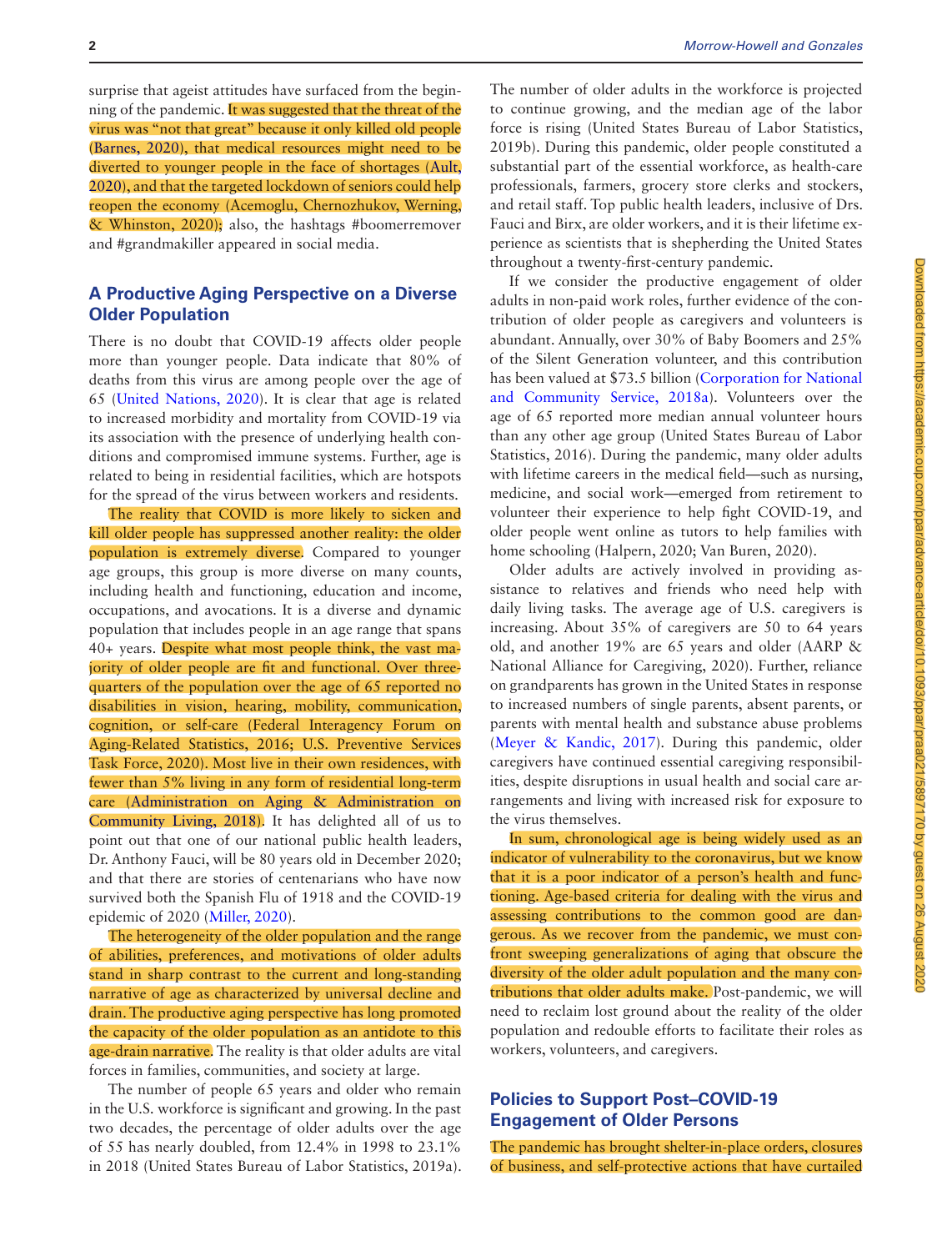the involvement of older adults in productive roles. These curtailments have limited contributions to families, organizations, and society. They have also threatened the meaningful connections and roles that give people a sense of purpose and drive. The contribution of productive roles to the economic, physical, and emotional health of older persons and their families is well documented ([Gonzales,](#page-3-6)  [Suntai, & Abrams, 2019;](#page-3-6) [Morrow-Howell & Greenfield,](#page-4-4)  [2016](#page-4-4)). The reality is that the vitality of the aging population, families, and communities relies on the availability and facilitation of productive roles for older adults. There are a number of policy recommendations to facilitate the contributions of older adults, and we recommend renewed commitment to these policies and programs.

#### Employment

Federal legislation that protects older workers from age discrimination continues to be a top priority to ensure retirement security, health, and social connections. The Protecting Older Workers Against Discrimination Act (S. 443) has bipartisan support and can ensure older workers are protected from subtle and overt forms of discrimination. This bill is intended to reinstate the original intent of The Age Discrimination in Employment Act, such that age could be a contributing factor rather than the primary factor for legislative protection. Similarly, the Fair Employment Protection Act (S. 2019) can help ensure the workplace is safe and fair for individuals of all ages and extends protection from perceived discrimination and harassment. Diversity and inclusion trainings are important to ensure a fair and equitable workplace, but trainings on age diversity are often neglected: only 8% of organizations include "age" as a part of their diversity and inclusion strategies [\(Trawinski, n.d.](#page-4-5)). Trainings on age discrimination laws, the age diversity of the workforce, and the strengths that many generations bring to the workplace should be considered. Moreover, workplace flexibility—where, how, and when individuals can work—was a major feature of social distancing within the context of COVID-19. Programs and policies to extend this flexibility could be more widely implemented to include employees of all ages. Low-income older workers and people of color have been disproportionately impacted by the pandemic, especially because they are more often in positions where they cannot work from home [\(Taylor, 2020](#page-4-6)). Our country's oldest senior employment program—the Senior Community Service Employment Program—provides training and job placements for low-income, unemployed older adults. Now more than ever, we need to extend the reach and impact of this important program.

#### Volunteering

During the pandemic, the civic sector has played an important role with food distribution, fundraising, and professional or management assistance to nonprofits. Post-pandemic, ties' and families' health and well-being. Strengthening Downloaded from https://academic.oup.com/ppar/advance-article/doi/10.1093/ppar/praa021/5897170 by guest on 26 August 2020 Downloaded from https://academic.oup.com/ppar/advance-article/doi/10.1093/ppar/praa021/5897170 by guest on 26 August 2020

the Corporation for National and Community Service is a priority. The federal agency administers two of the oldest programs that engage people of all ages in service to communities across the country, and provide modest stipends to lower-income older persons. Participants in the Senior Companion program assist people in living independently, and those with the Foster Grandparent program work with children that need attention and support. Another federal program, RSVP, seeks to increase older volunteer engagement in local communities through matchmaking and recruitment support. The Serve America Act of 2009 reauthorized and expanded Corporation for National and Community Service programs, including establishing goals to increase older adult participation. For example, 10% of AmeriCorps funding was to go to encore service programs that engage people over the age of 55 and a new educational award, the Silver Scholarship, was established to recognize the contributions of older people. Funding for this decadeold legislation has not been fully achieved [\(Corporation for](#page-3-7)  [National and Community Service, 2016\)](#page-3-7), and the participation of older persons in AmeriCorps had only reached 5.4% in 2017 ([Corporation for National and Community Service,](#page-3-8)  [2018b](#page-3-8)). Not long ago, several philanthropic foundations invested in this arena, and civic engagement was a key theme of the 2005 White House Conference on Aging ([O'Neill,](#page-4-7)  [2007](#page-4-7)). However, from our perspective, there seems to be a loss of energy around the call for older adults to serve their communities. We need a renewed commitment to national service at this time in our history, with increased attention to the programs that mainstream older volunteers. Caregiving Informal caregiving remains the backbone of long-term services and supports. Assisting family with daily activities should not come with the risk of losing a job and economic insecurity. A bundle of policies will likely improve the health and economic well-being of caregivers and their families, while increasing the production of goods and services for the nation through work. Paid family and medical leave is unevenly distributed throughout America, although data suggest it improves the health and well-being of families and has beneficial effects for busi-

nesses [\(Gonzales, Morrow-Howell, & Ho, 2017\)](#page-3-9). The Family and Medical Insurance Leave Act (or FAMILY Act) would create a national insurance program to provide workers up to 12 weeks of partial income for their own serious health condition or that of an immediate family member and for the birth or adoption of a child [\(Kaiser](#page-4-8)  [Family Foundation, 2020](#page-4-8)). The Families First Coronavirus Response Act provided temporary paid leave to employees during the pandemic, and economic and health outcomes of the temporary rule should be studied to inform more permanent implementation. The Schedules that Work Act of 2019 aims to enhance stable, predictable, and flexible

America will need more volunteers to restore communi-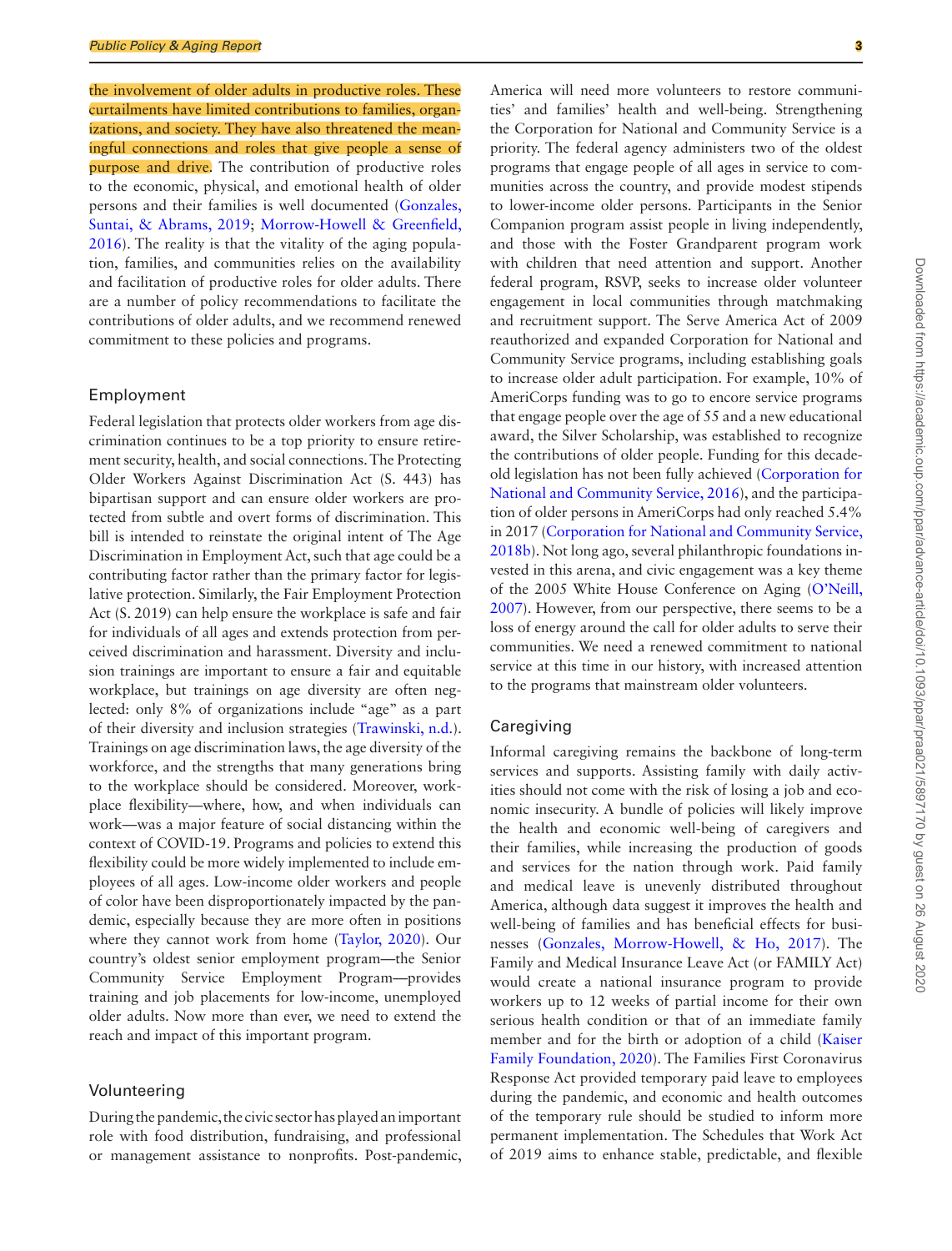scheduling practices. Women, racial and ethnic minorities, and low-wage workers would largely benefit from this bill, as they are disproportionately affected by unstable, unpredictable, and rigid scheduling practices. The Social Security Caregiver Credit Act of 2019 would provide retirement compensation through Social Security credits to individuals who left the workplace to provide caregiving services; this legislation can potentially offset the risk of living in poverty in later life. Finally, consumer-directed care can assist people of all ages with disabilities in living at home with support following COVID-19; through this program, older care recipients can select their care providers and these friends and relatives can be paid (Mahoney, 2020).

#### **Conclusion**

Older adults have been sidelined by the pandemic for reasons related to heightened vulnerability to severe illness and death from COVID-19. However, the national response going forward cannot be to segregate the large older population in this country. We cannot base actions on damaging age stereotypes that reduce an extremely heterogeneous group of people into a single bucket: frail older people in need of protection and assistance. COVID-19 has shrouded the experiences of millions of older adults who continue to engage in paid and unpaid work, support their families, and live fulfilling lives. Scientists, policymakers, and journalists must be careful in framing protective measures regarding vulnerable populations. They must be cognizant of the underlying ageist assumptions and aware of the damage caused by exclusion from vital social roles. The diversity of the older population must be considered, and contributions of older adults to the economy, families, and communities must be recognized and supported.

Policies and programs to achieve longer working lives, to increase civic engagement, and to better support caregiving are not new; promising ideas have been under consideration long before COVID-19. At this time, we must recommit to these policies and programs and push for new initiatives, because age stereotyping and the protective stance toward older adults may endure well past the pandemic. The danger is that older people will not be viewed as resources and will not be viewed as part of the solution, and we will not achieve the full recovery from the COVID-19 pandemic that is possible.

**At this time, we must recommit to productive aging policies and programs because age-stereotyping and the protective stance toward older adults may endure well past the pandemic. The danger is that older people will not be viewed as resources, not be viewed as part of the solution; and we will not achieve the full recovery from the COVID-19 pandemic that is possible.**

## **Funding**

None reported.

### **Conflict of Interest**

None reported.

#### **References**

- <span id="page-3-1"></span>AARP. (2020). *The economic impact of age discrimination*. AARP. doi:[10.26419/int.00042.003](https://doi.org/10.26419/int.00042.003)
- AARP & National Alliance for Caregiving. (2020). *Caregiving in the United States 2020*. AARP. doi[:10.26419/ppi.00103.001](https://doi.org/10.26419/ppi.00103.001).
- Acemoglu, D., Chernozhukov, V., Werning, I., & Whinston, M. (2020, May 21). The road to recovery: How targeted lockdowns for seniors can help the U.S. reopen. *Time Magazine*. <https://time.com/5840194/targeted-lockdowns-coronavirus/>
- <span id="page-3-4"></span>Administration on Aging & Administration on Community Living. (2018). *2018 profile of older Americans*. U.S. Department of Health and Human Services.
- <span id="page-3-0"></span>Ault, A. (2020, April 10). Alabama alters COVID-19 vent policy after discrimination complaints. Medscape. [https://www.](https://www.medscape.com/viewarticle/928524?nlid=134997_3901&src=wnl_newsalrt_200412_MSCPEDIT&uac=324770DY&impID=2344371&faf=1﻿) [medscape.com/viewarticle/928524?nlid=134997\\_3901&src=](https://www.medscape.com/viewarticle/928524?nlid=134997_3901&src=wnl_newsalrt_200412_MSCPEDIT&uac=324770DY&impID=2344371&faf=1﻿) [wnl\\_newsalrt\\_200412\\_MSCPEDIT&uac=324770DY&impID=](https://www.medscape.com/viewarticle/928524?nlid=134997_3901&src=wnl_newsalrt_200412_MSCPEDIT&uac=324770DY&impID=2344371&faf=1﻿) [2344371&faf=1](https://www.medscape.com/viewarticle/928524?nlid=134997_3901&src=wnl_newsalrt_200412_MSCPEDIT&uac=324770DY&impID=2344371&faf=1﻿)
- <span id="page-3-3"></span>Barnes, P. (2020, March 13). Did U.S. response to COVID-19 lag due to age discrimination? *Forbes*. [https://www.forbes.com/](https://www.forbes.com/sites/patriciagbarnes/2020/03/13/did-us-response-to-covid-19-lag-due-to-age-discrimination/#3d79c1491784) [sites/patriciagbarnes/2020/03/13/did-us-response-to-covid-19](https://www.forbes.com/sites/patriciagbarnes/2020/03/13/did-us-response-to-covid-19-lag-due-to-age-discrimination/#3d79c1491784) [lag-due-to-age-discrimination/#3d79c1491784](https://www.forbes.com/sites/patriciagbarnes/2020/03/13/did-us-response-to-covid-19-lag-due-to-age-discrimination/#3d79c1491784)
- <span id="page-3-7"></span>Corporation for National and Community Service. (2016). *FY 2016 agency financial report*. [https://www.nationalservice.gov/sites/](https://www.nationalservice.gov/sites/default/files/documents/CNCS_FY2016_AFR.pdf) [default/files/documents/CNCS\\_FY2016\\_AFR.pdf](https://www.nationalservice.gov/sites/default/files/documents/CNCS_FY2016_AFR.pdf)
- <span id="page-3-5"></span>Corporation for National and Community Service. (2018a). *Volunteering in America*. [https://www.nationalservice.gov/serve/](https://www.nationalservice.gov/serve/via/demographics) [via/demographics](https://www.nationalservice.gov/serve/via/demographics)
- <span id="page-3-8"></span>Corporation for National and Community Service. (2018b). *Fact update: Race and ethnicity for unique individuals who serve in AmeriCorps*. [https://data.nationalservice.gov/National-Service/](https://data.nationalservice.gov/National-Service/AmeriCorps-Members-Demographic/2ca3-89j5) [AmeriCorps-Members-Demographic/2ca3-89j5](https://data.nationalservice.gov/National-Service/AmeriCorps-Members-Demographic/2ca3-89j5)
- Craig, E. (2020, April 26). When life is canceled. *New York Times, Style.*
- Federal Interagency Forum on Aging-Related Statistics. (2016, August). *Older Americans 2016: Key indicators of well-being. federal interagency forum on aging-related statistics*. U.S. Government Printing Office.
- <span id="page-3-2"></span>Gonzales, E., Lee, Y. J., & Marchiondo, L. (2019). Exploring the consequences of major lifetime discrimination, chronic workplace discrimination and neighborhood conditions with health and retirement. *Journal of Applied Gerontology*, 1–11. doi:[10.1177/0733464819892847](https://doi.org/10.1177/0733464819892847).
- <span id="page-3-9"></span>Gonzales, E., Morrow-Howell, N., & Ho, H. (2017). *Expanding paid family & medical leave. A policy action to advance long and productive lives. (CSD perspective)*. Washington University, Center for Social Development. [https://aaswsw.org/](https://aaswsw.org/wp-content/uploads/2017/03/PAS.4.1.pdf) [wp-content/uploads/2017/03/PAS.4.1.pdf](https://aaswsw.org/wp-content/uploads/2017/03/PAS.4.1.pdf)
- <span id="page-3-6"></span>Gonzales, E., Suntai, Z., & Abrams, J. (2019). Volunteering and health among older adults. In D. Gu & M. Dupre (Eds.), *Encyclopedia of gerontology and population aging*. Springer Nature.